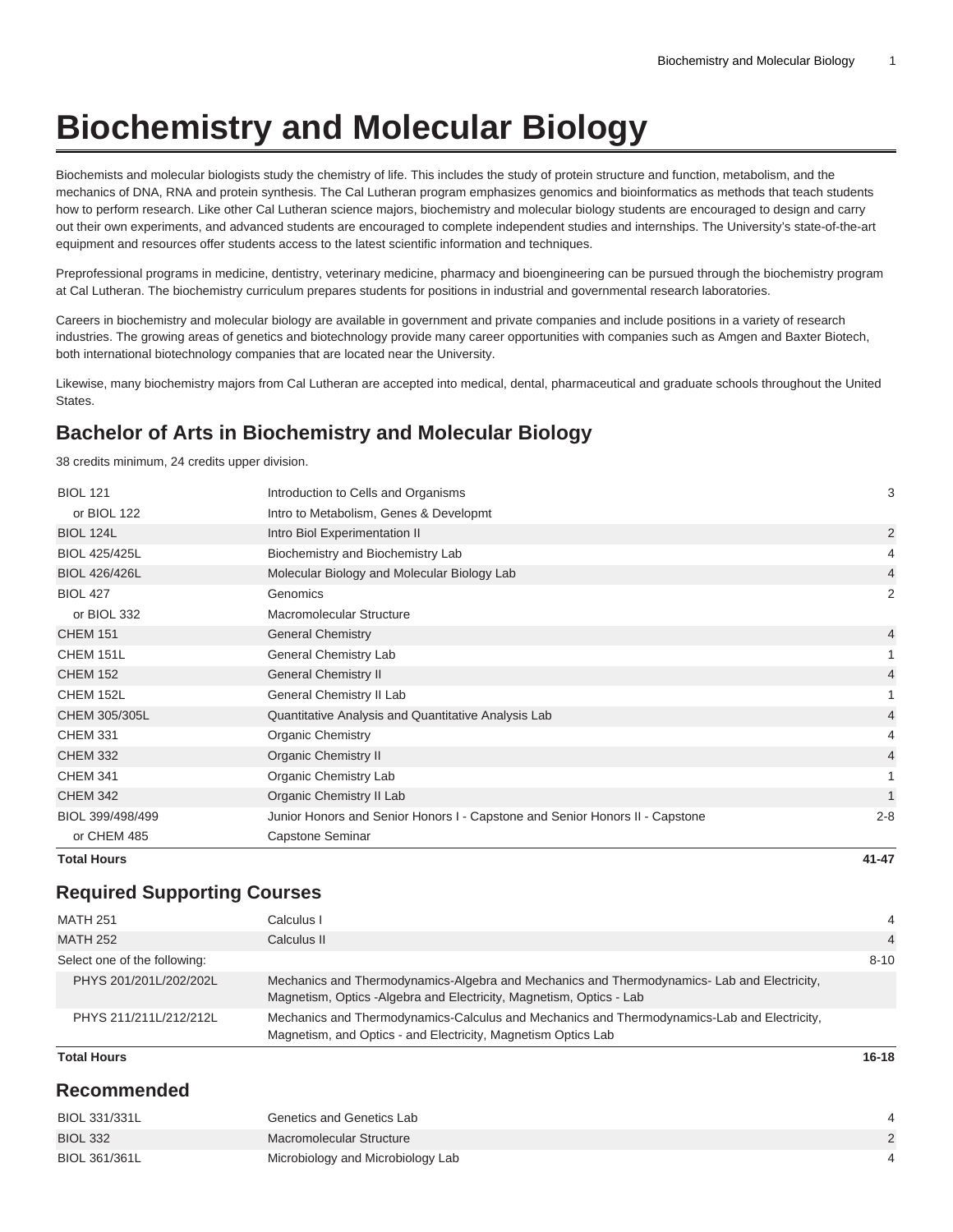| 30             |
|----------------|
| $\overline{4}$ |
|                |
| $\overline{4}$ |
| 4              |
| $\overline{4}$ |
|                |

# **Bachelor of Science in Biochemistry and Molecular Biology**

46 credits minimum, 30 credits upper division.

| <b>BIOL 121</b>      | Introduction to Cells and Organisms                                          | 3              |
|----------------------|------------------------------------------------------------------------------|----------------|
| <b>BIOL 122</b>      | Intro to Metabolism, Genes & Developmt                                       | 3              |
| <b>BIOL 124L</b>     | Intro Biol Experimentation II                                                | 2              |
| <b>BIOL 425/425L</b> | Biochemistry and Biochemistry Lab                                            | $\overline{4}$ |
| <b>BIOL 426/426L</b> | Molecular Biology and Molecular Biology Lab                                  | 4              |
| <b>BIOL 427</b>      | Genomics                                                                     | $\overline{2}$ |
| or BIOL 332          | Macromolecular Structure                                                     |                |
| <b>CHEM 151</b>      | <b>General Chemistry</b>                                                     | 4              |
| CHEM 151L            | <b>General Chemistry Lab</b>                                                 | $\mathbf{1}$   |
| <b>CHEM 152</b>      | <b>General Chemistry II</b>                                                  | 4              |
| CHEM 152L            | General Chemistry II Lab                                                     | $\mathbf{1}$   |
| CHEM 305/305L        | Quantitative Analysis and Quantitative Analysis Lab                          | 4              |
| <b>CHEM 331</b>      | <b>Organic Chemistry</b>                                                     | 4              |
| <b>CHEM 332</b>      | <b>Organic Chemistry II</b>                                                  | 4              |
| <b>CHEM 341</b>      | Organic Chemistry Lab                                                        | 1              |
| <b>CHEM 342</b>      | Organic Chemistry II Lab                                                     |                |
| <b>CHEM 405</b>      | <b>Physical Chemistry</b>                                                    | $\overline{4}$ |
| BIOL 399/498/499     | Junior Honors and Senior Honors I - Capstone and Senior Honors II - Capstone | $2 - 8$        |
| or CHEM 485          | Capstone Seminar                                                             |                |

**Total Hours 48-54**

# **Required Supporting Courses**

| MATH 251                     | Calculus I                                                                                                                                                         | $\overline{4}$ |
|------------------------------|--------------------------------------------------------------------------------------------------------------------------------------------------------------------|----------------|
| <b>MATH 252</b>              | Calculus II                                                                                                                                                        | $\overline{4}$ |
| Select one of the following: |                                                                                                                                                                    | $8 - 10$       |
| PHYS 201/201L/202/202L       | Mechanics and Thermodynamics-Algebra and Mechanics and Thermodynamics- Lab and Electricity,<br>Magnetism, Optics -Algebra and Electricity, Magnetism, Optics - Lab |                |
| PHYS 211/211L/212/212L       | Mechanics and Thermodynamics-Calculus and Mechanics and Thermodynamics-Lab and Electricity,<br>Magnetism, and Optics - and Electricity, Magnetism Optics Lab       |                |

#### **Total Hours 16-18**

# **Recommended**

| <b>Total Hours</b>          |                                               | 26             |
|-----------------------------|-----------------------------------------------|----------------|
| <b>CSC 210</b>              | Introduction to Computer Programming          | $\overline{4}$ |
| CHEM 406/406L               | Physical Chemistry and Physical Chemistry Lab | 4              |
| <b>BIOL 428/428L</b>        | Virology and Virology Lab                     | $\overline{4}$ |
| <b>BIOL 375/375L</b>        | Cell Biology and Cell Biology Lab             | 4              |
| BIOL 361/361L               | Microbiology and Microbiology Lab             | $\overline{4}$ |
| <b>BIOL 332</b>             | Macromolecular Structure                      | $\mathcal{P}$  |
| BIOL 331/331L               | Genetics and Genetics Lab                     | $\overline{4}$ |
| <b>Recommended Courses:</b> |                                               |                |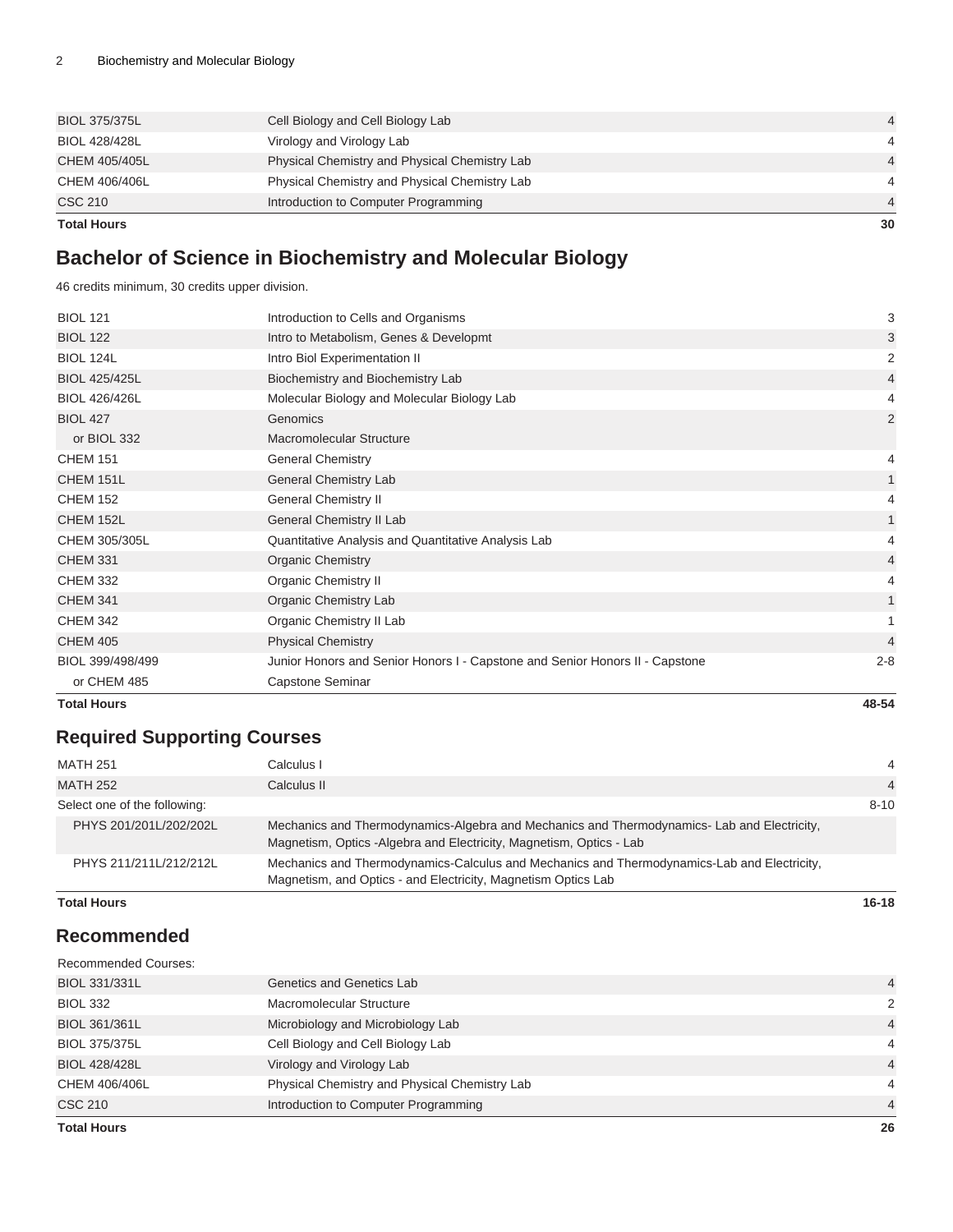# **Biology Courses**

# **Lower Division**

## **BIOL 111. Principles of Biology. (4).**

For non-majors or students not pursuing a preprofessional program related to biology. Includes general biological principles and a survey of the plant and animal organisms. Lecture, 3 hours/week; Laboratory, 2 1/2 hours/week.

## **BIOL 111L. Principles of Biology Lab. (0).**

#### **BIOL 113. Biology and Society. (4).**

The course will provide a broad overview of biological topics in a style appropriate for students will little to no background in science. We will discuss relevant scientific research to enable students to make informed discussions about science related social and personal issues. We will explore topics ranging from the basic chemistry of life to the vast diversity of life on the planet to the processes through which life has evolved and how organisms have adapted to live in different environments. It is my hope and goal that by the end of this course students will leave with an increase appreciation and interest in our natural works and scientific fields of study. Lecture, 3 hours/week; Lab, 2.5 hours/week.

#### **BIOL 115. Current Issues in Marine Biology. (3).**

This course is designed for non-science majors and is an introduction to marine biology via current issues and problems facing our world's ocean environment. Topics include coastal population growth and associated pollution, fisheries, and fisheries management, plastics in the ocean, climate chance and ocean acidification, mercury in seafood, beach erosion, alien species, marine biodiversity and coral reel ecology/decline. The course includes both lecture and laboratory experiences.

#### **BIOL 118. The Oceans. (4).**

For non-majors or students pursuing a minor in environmental studies. This general survey of geological and biological processes in the ocean has a strong environmental emphasis. Laboratory exercises and field trips illustrate and complement lecture material. Lecture, 3 hours/week; Laboratory, 2 1/2 hours/week. (cross-listed with [GEOL 118\)](/search/?P=GEOL%20118).

#### **BIOL 118L. The Oceans Lab. (0).**

#### **BIOL 120. Introduction to Ecology and Populations. (3).**

This course is an introduction to the history of evolutionary thought and the mechanisms of evolution, including species formation and the use of phylogenetic information. Diversity of living organisms, from prokaryotes to advanced multicellular organisms, will be discussed with an emphasis on evolutionary relationships. The principles of population and community ecology will be treated. Ecosystems and the environmental impacts of human activities will also be discussed. No prerequisites.

#### **BIOL 120S. Supplemental Inst: BIOL 120. (0).**

This is the Supplemental Instruction Blackboard Platform attached to BIO 120. As a student enrolled in this section, you are automatically enrolled in the attached Supplemental Instruction Blackboard Platform. Supplemental Instruction (SI) is an academic support program designed to improve student success in challenging foundation courses. SI is a well-researched program that has been shown to improve students' letter grades by a half to a full grade, with consistent participation. With the SI model, a SI Leader (a student who has successfully completed the course with a B+ or better in the past, and who has an overall GPA of 3.0 or higher) is embedded into the course, attending all course meetings. The SI Leader then facilitates the scheduling and running of group SI study sessions throughout the week. There will typically be three one hour SI Sessions or two 90 minute SI Sessions per week. The SI Blackboard Platform is hosted by your SI Leader, who will utilize it to take confidential attendance at SI Sessions, to make general announcements to the class members, and to share helpful resources and study materials for SI Sessions. Participation in the SI study sessions is completely optional and always free, and you may come to as many or as few sessions as you would like over the semester. Your course professor does not receive any information about attendance, so you can be certain that your participation will be kept confidential.

#### **BIOL 121. Introduction to Cells and Organisms. (3).**

This course introduces important areas of cell biology such as cell organization of both prokaryotic and eukaryotic cells, cellular membranes, and signaling mechanisms. Included will be discussions of bacteria, Archaea, virus, fungi, and protists. Further studies will involve a broad, comparative survey of animal physiology, including animal motility, respiratory and circulatory physiology, principles of immunology, nutrition, neurobiology, endocrinology, reproduction and development. No prerequisites. Recommended: [BIOL 120.](/search/?P=BIOL%20120)

#### **BIOL 121S. Supplemental Instr: Biol 121S. (0).**

This is the Supplemental Instruction Blackboard Platform attached to [BIOL 121.](/search/?P=BIOL%20121) As a student enrolled in this section, you are automatically enrolled in the attached Supplemental Instruction Blackboard Platform. Supplemental Instruction (SI) is an academic support program designed to improve student success in challenging foundation courses. SI is a well-researched program that has been shown to improve students' letter grades by a half to a full grade, with consistent participation. With the SI model, a SI Leader (a student who has successfully completed the course with a B+ or better in the past, and who has an overall GPA of 3.0 or higher) is embedded into the course, attending all course meetings. The SI Leader then facilitates the scheduling and running of group SI study sessions throughout the week. There will typically be three one hour SI Sessions or two 90 minute SI Sessions per week. The SI Blackboard Platform is hosted by your SI Leader, who will utilize it to take confidential attendance at SI Sessions, to make general announcements to the class members, and to share helpful resources and study materials for SI Sessions. Participation in the SI study sessions is completely optional and always free, and you may come to as many or as few sessions as you would like over the semester. Your course professor does not receive any information about attendance, so you can be certain that your participation will be kept confidential.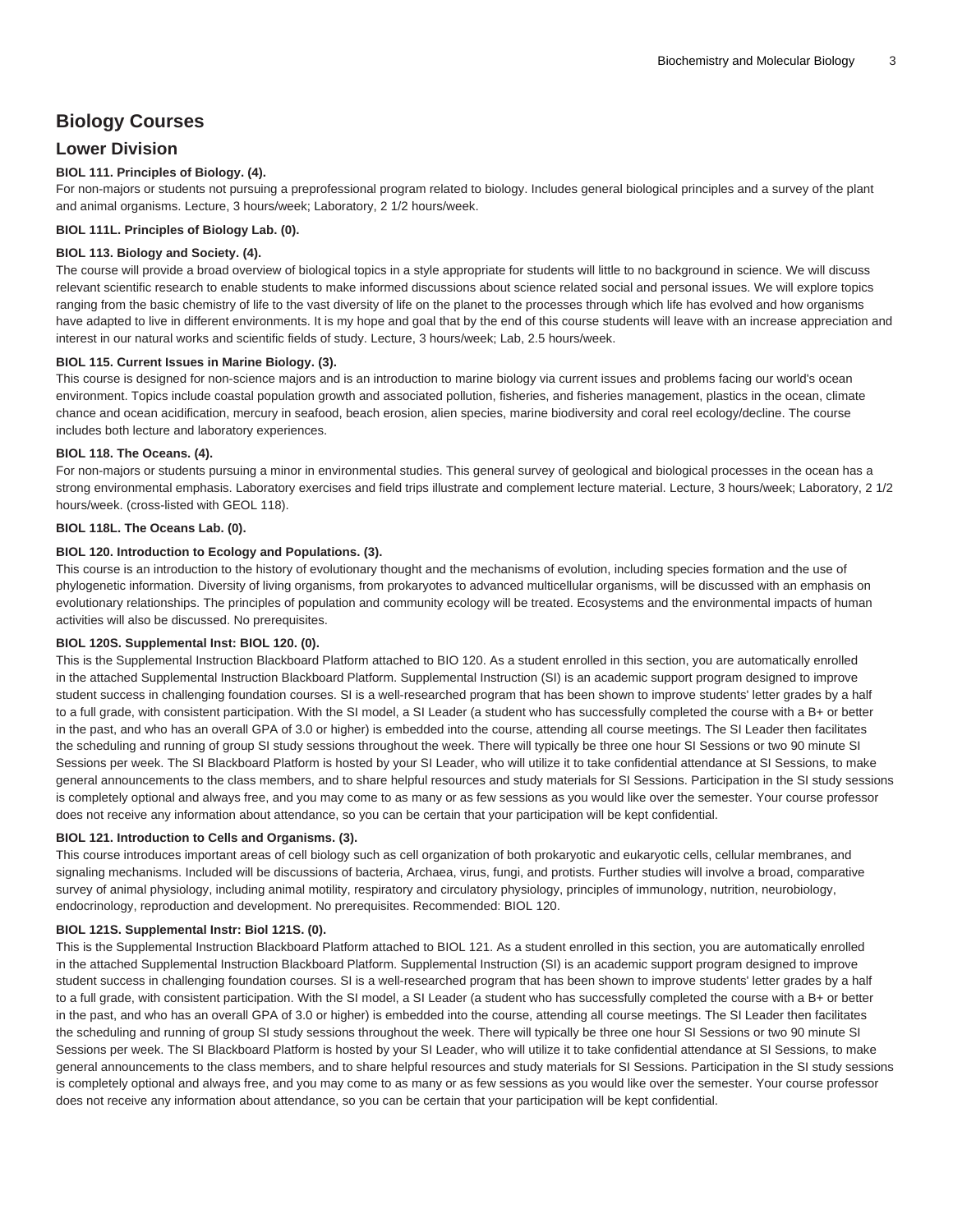## **BIOL 122. Intro to Metabolism, Genes & Developmt. (3).**

This course introduces the structure and function of biomolecules, energy flow in a cellular context, mechanisms of heredity, the expression of genetic information and the means by which genes encode developmental programs. It will be seen that genetics and development are part of a continuous process and that the genetic mechanisms and developmentalpatterns of living organisms reveal a fundamental kinship of life on earth. Genetics as a tool for the study of biological problems will be introduced, as will some current topics in genomic research and biotechnology. Students willing to explore these topics in greater detail are referred to upper division courses in Genetics, Macromolecular Structure, Developmental Biology, Cell Biology and Molecular Biology. No prerequisites. Recommended: [BIOL 120,](/search/?P=BIOL%20120) [BIOL 121](/search/?P=BIOL%20121).

#### **BIOL 123L. Intro Biol Experimentation I. (2).**

This course introduces students to the processes of investigative biology and communication. It is not designed to accompany any particular core lecture course. The course is designed to develop the skills students need to progress as young scientists: forming and testing hypotheses, scientific observation, interpreting results, experimentation, analysis and communication of scientific discovery (both oral and written). Laboratories cover some topics presented in some of the core lecture courses [\(BIOL 120](/search/?P=BIOL%20120), [BIOL 121](/search/?P=BIOL%20121) and [BIOL 122\)](/search/?P=BIOL%20122) and introduce a variety of techniques including field sampling, statistical analysis, classification of organisms and physiological measurement. The course emphasizes experimental design, data collection, statistical analysis,integration of results with information reported in the scientific literature and the effective communication of conclusions. Evaluation is based on short lab assignments and scientific papers. There are no prerequisites. (Offered Fall semester).

#### **BIOL 124L. Intro Biol Experimentation II. (2).**

This course exposes students to the processes of investigative biology and communication. This laboratory course is not designed to accompany any particular core lecture course, and will introduce a variety of subjects including including virology, gene expression, gene sequence analysis, gene manipulation and bioinformatics. The course may emphasize experimental design, data collection, statistical analysis, the integration of results with information reported in the literature and the effective communication of conclusions. In line with the philosophy of our inquiry-based curriculum, Biology 124 culminates in an independent project module, where students design and conduct their own experiments, analyze data (statistically, where appropriate) and present their results in both written and oral communications. Evaluation is based on short lab assignments and scientific papers; students will plan an oral presentation of their independent project. There are no prerequisites.(Offered Spring semester).

#### **BIOL 217. Biology of Sex and Gender. (3).**

This course provides an introduction to the biological dimensions of sex and gender from physiological, ecological and evolutionary perspectives. Although we will focus quite a lot on humans, we will be covering other species as well, particularly in s comparative prespective.

#### **BIOL 223. Human Anatomy. (4).**

Human Anatomy is the study of the structure of the human body, from the cellular level to the organismal level with an emphasis on organ systems. While the focus of the course is structure, function will be covered in order to reinforce the interrelationship of structure and function. Microscopic and gross anatomy will be studied in the laboratory. Specimens studied in lab include microscopic slides, human bones, plastic models, clay models, and anatomical images (e.g., micrographs, radiographic images, photos, medical illustrations). Mammalian specimens and isolated mammalian organs will be used for dissection. Lecture, 3 hrs/week; Lab, 2.5 hours/week. Prerequisites: none. Co-requisite: [BIOL 223L](/search/?P=BIOL%20223L).

#### **BIOL 223L. Human Anatomy Lab. (0).**

#### **BIOL 223S. Supplemental Inst: BIOL 223. (0).**

This is the Supplemental Instruction Blackboard Platform attached to BIO 223. As a student enrolled in this section, you are automatically enrolled in the attached Supplemental Instruction Blackboard Platform. Supplemental Instruction (SI) is an academic support program designed to improve student success in challenging foundation courses. SI is a well-researched program that has been shown to improve students' letter grades by a half to a full grade, with consistent participation. With the SI model, a SI Leader (a student who has successfully completed the course with a B+ or better in the past, and who has an overall GPA of 3.0 or higher) is embedded into the course, attending all course meetings. The SI Leader then facilitates the scheduling and running of group SI study sessions throughout the week. There will typically be three one hour SI Sessions or two 90 minute SI Sessions per week. The SI Blackboard Platform is hosted by your SI Leader, who will utilize it to take confidential attendance at SI Sessions, to make general announcements to the class members, and to share helpful resources and study materials for SI Sessions. Participation in the SI study sessions is completely optional and always free, and you may come to as many or as few sessions as you would like over the semester. Your course professor does not receive any information about attendance, so you can be certain that your participation will be kept confidential.

#### **BIOL 224. Human Physiology. (4).**

Human Physiology is the study of mechanisms that underlie the functioning of the human body, from the molecular level to the organismal level with an emphasis on organ systems. Physiology is a biological science that is inherently interdisciplinary since it utilizes mathematics, physics, chemistry and biology. While the focus of the course is physiology, anatomy will be covered in order to reinforce the interrelationship of structure and function. In the laboratory, students will conduct experiments related to the topics covered in the lecture. In the lab, students conduct hands-on investigational activities many of which involve recording and analyzing data from human subjects. Some laboratory exercises involves interactive computer situations. Lecture, 3hrs/week; Lab, 2.5 hours/week. Prerequisites: Human Anatomy [BIOL 223](/search/?P=BIOL%20223) or [BIOL 121](/search/?P=BIOL%20121). High school or college chemistry highly recommended. Corequisite: [BIOL 224L.](/search/?P=BIOL%20224L)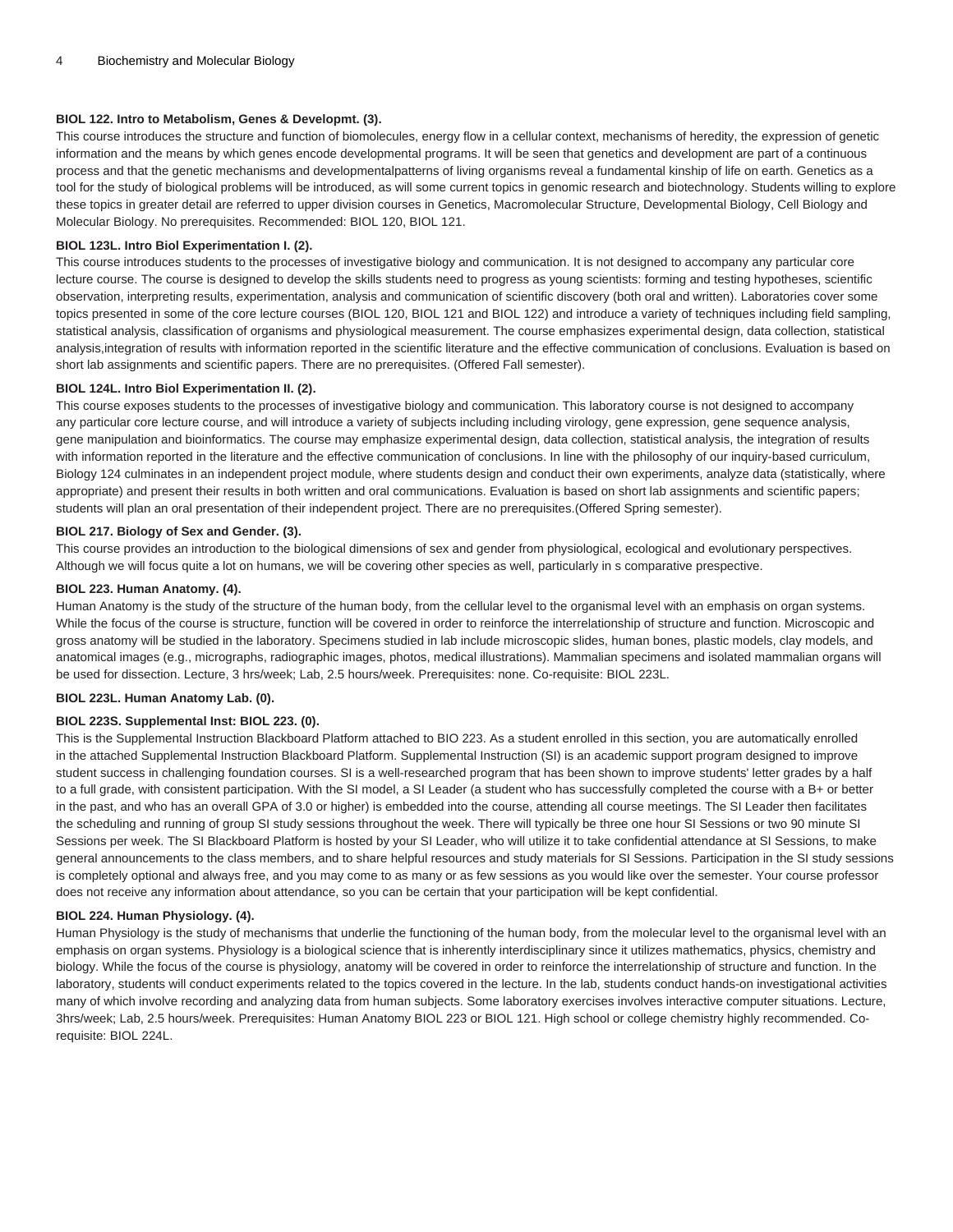#### **BIOL 224L. Human Physiology Lab. (0).**

#### **BIOL 224S. Supplemental Instr: Biol 224S. (0).**

This is the Supplemental Instruction Blackboard Platform attached to [BIOL 224.](/search/?P=BIOL%20224) As a student enrolled in this section, you are automatically enrolled in the attached Supplemental Instruction Blackboard Platform. Supplemental Instruction (SI) is an academic support program designed to improve student success in challenging foundation courses. SI is a well-researched program that has been shown to improve students' letter grades by a half to a full grade, with consistent participation. With the SI model, a SI Leader (a student who has successfully completed the course with a B+ or better in the past, and who has an overall GPA of 3.0 or higher) is embedded into the course, attending all course meetings. The SI Leader then facilitates the scheduling and running of group SI study sessions throughout the week. There will typically be three one hour SI Sessions or two 90 minute SI Sessions per week. The SI Blackboard Platform is hosted by your SI Leader, who will utilize it to take confidential attendance at SI Sessions, to make general announcements to the class members, and to share helpful resources and study materials for SI Sessions. Participation in the SI study sessions is completely optional and always free, and you may come to as many or as few sessions as you would like over the semester. Your course professor does not receive any information about attendance, so you can be certain that your participation will be kept confidential.

#### **BIOL 282C. ST: (CORE). (1-4).**

Select Topic approved to satisfy core requirement.

# **Upper Division**

### **BIOL 311. Evolution. (4).**

Evolution is the central concept in all of biology and thus is the thread that ties together the multiple sub-disciplines of the biological sciences. This course examines evolution in historical and scientific contexts and aims to teach a deep understanding of the processes and mechanisms of evolutionary biology. Topics covered include population genetics, the theory of evolution by natural selection, concepts of fitness and adaptation, genetic and developmental bases of evolutionary change, modes of speciation, molecular evolution, principles of systematic biology, macroevolutionary trends in evolution, extinction and human evolution. Lecture, 3 hours/week. Prerequisite: [BIOL 120,](/search/?P=BIOL%20120) [BIOL 121,](/search/?P=BIOL%20121) [BIOL 122](/search/?P=BIOL%20122).

#### **BIOL 312. Darwin. (2).**

"Darwin" is a 2-unit seminar course that explores the life and science of Charles Darwin. Students read two biographical books; (1) Charles Darwin: Voyaging and (2) Charles Darwin: the Power of Place. Each biographical sketch is a reflection of Darwin's personal life and how it influenced his scientific discoveries. In addition, the course not only focuses on Darwin but also places his works into a historical context. Students learn about the history of science and about the many scientists who were working at the same time as Charles Darwin. Students discuss matters of biological interest and are required to write summaries of their readings. Prerequisite: [BIOL 120](/search/?P=BIOL%20120), [BIOL 124L,](/search/?P=BIOL%20124L) [BIOL 311.](/search/?P=BIOL%20311)

#### **BIOL 313. Climate Change. (2).**

In this course we examine the implications of climate disruption on the world & its inhabitants. We will closely examine the effects of climate change on the oceans & forests and all live within. The role of polar, sea & land ince and its diminishing consequences and its effect on climate disruption will also be explored.

#### **BIOL 325. Environmental Ecology. (4).**

A study of ecology with emphasis on humans and the environment. Problems such as overpopulation, food production, water and air pollution, the energy crisis and toxic waste disposal are discussed; their possible solutions are considered along with the social, political and economic ramifications. Lecture, 3 hours/week; Laboratory, 2 1/2 hours/week. Prerequisite: [BIOL 122](/search/?P=BIOL%20122), [BIOL 124L](/search/?P=BIOL%20124L) or equivalent.

# **BIOL 325L. Enviromental Ecology Lab. (0).**

#### **BIOL 331. Genetics. (4).**

This course concerns the mechanisms by which genetic information is stored, decoded and transmitted. We will focus on the experimental basis upon which our understanding of the above mechanisms rests. Methods of genetic analysis that involve interpretation of abstract data will be emphasized, although molecular and bioinformatic approaches, including structural and functional genomics, will be treated. The use of genetic analysis as an incisive tool to dissect biological processes will be a central theme of the course. Lecture, 3 hours/week; Laboratory, 3 hours/week. Prerequisites: [BIOL 122.](/search/?P=BIOL%20122)

#### **BIOL 331L. Genetics Lab. (0).**

#### **BIOL 332. Macromolecular Structure. (2).**

The elaborate interplay of a variety of macromolecules underlies the mechanisms that govern cell function. This advanced course deals with the structure-function relationships of these macromolecular machines. It is intended that students emerge from this course with a deep understanding of the principles that govern macromolecular structure and the functional consequences of these principles. This is a seminar class in which students must assume responsibility for their own learning. Students will come to class prepared to discuss the reading assignment for the week. Lectures will focus on teaching the methods that students will employ to construct a Web-based tutorial on a macromolecule, chosen with input from the professor. Prerequisites: [BIOL 122.](/search/?P=BIOL%20122)

#### **BIOL 333. Ecology. (4).**

This course teaches the foundational principles of the science of ecology. Fundamental concepts of the course include the physical and biotic environment, responses of organisms to the environment, distribution or organisms, behavioral and community ecology, natural ecosystems, and human interaction with ecosystems. Lecture, 3 hours/week; Lab, 3 hours/week. Prerequisites: [BIOL 120](/search/?P=BIOL%20120), [BIOL 123L](/search/?P=BIOL%20123L) or equivalent. Recommended: [MATH 231](/search/?P=MATH%20231).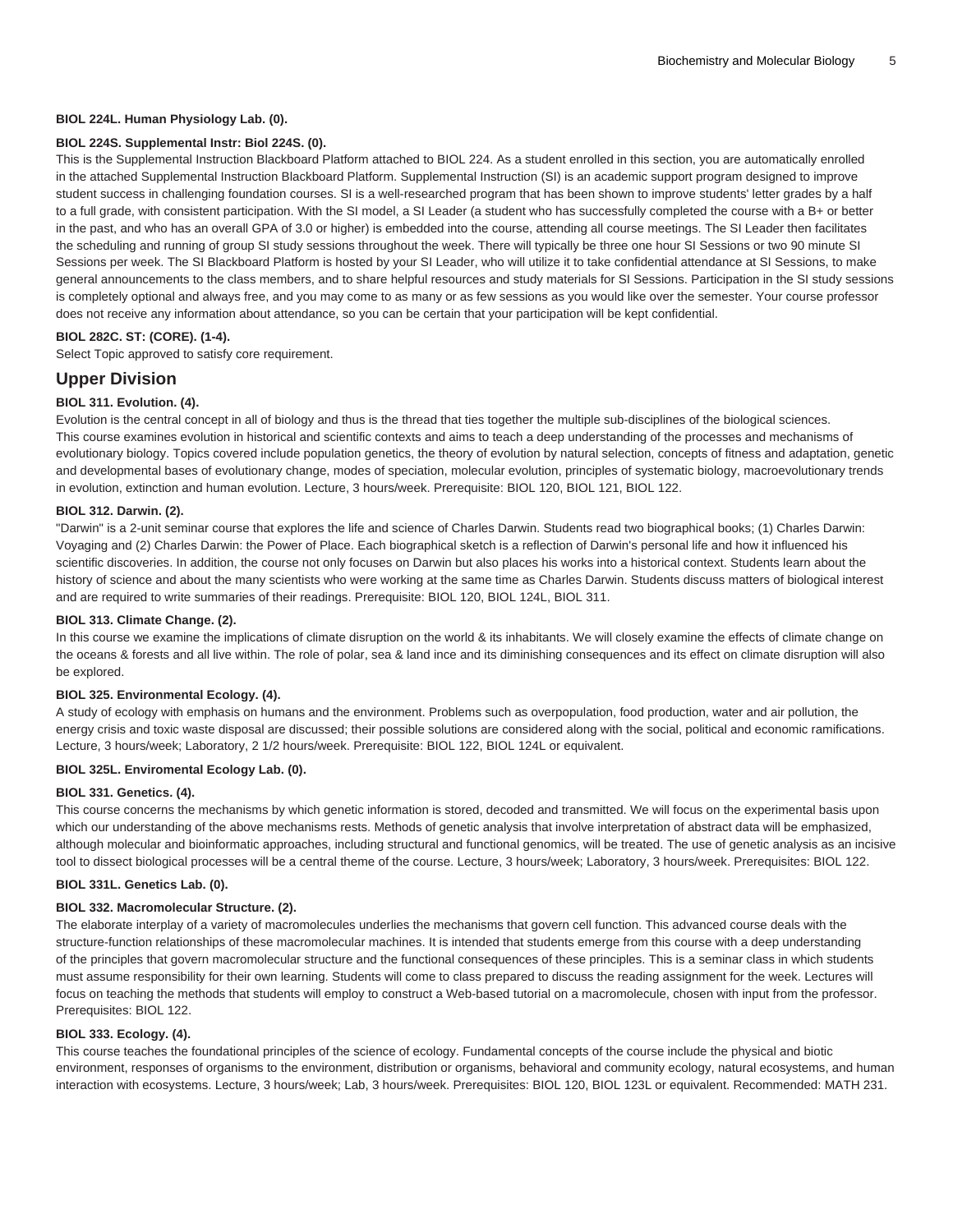#### **BIOL 333L. Ecology Lab. (0).**

#### **BIOL 334. Contemporary Issues in Biology. (4).**

The course will cover current issues relating to the biological sciences from the cell and including, our ecosystem and biosphere. We will discuss current issues and debates through print and emedia and compare and contrast these secondary, tertiary and quaternary sources of information to primary research sources. Our interest lies not only in gathering information and learning basic biological principles, but how these issues impact human health, politics, business, ecosystems and our daily life. Lecture, 4 hours/week. Perquisites: at least 5 units of lower division Biology Courses.

#### **BIOL 341. Comparative Anatomy. (4).**

The comparative study of vertebrate anatomy within an evolutionary perspective; includes the evolution, development, structure and function of vertebrate systems. Lecture, 3 hours/week; Laboratory, 3 hours/week. Prerequisites: [BIOL 120,](/search/?P=BIOL%20120) [BIOL 121](/search/?P=BIOL%20121), [BIOL 122](/search/?P=BIOL%20122), [BIOL 123L](/search/?P=BIOL%20123L), [BIOL 124L.](/search/?P=BIOL%20124L)

#### **BIOL 341L. Comparative Anatomy Lab. (0).**

#### **BIOL 342. Developmental Biology. (4).**

This advanced course affords students the opportunity to study the experimental basis underlying current understanding of animal development. Students read and present their analyses of seminal research papers in Developmental Biology, including classic examples as well as recent breakthrough publications. The key tools used to study the mechanisms by which genes construct multicellular organisms from fertilized eggs are a major focus of the course. This team-taught course is not a comprehensive survey of animal development. Rather, the focus is on the empirical approaches used to generate developmental concepts. Background lectures by your professors will be followed by student presentations and discussions. Extensive class participation by all students in the class is expected. NOTE: This class does not have a lab component, however, it still fulfills the requirement of a Functional Biology category class. Prerequisites: [BIOL 121](/search/?P=BIOL%20121), [BIOL 122](/search/?P=BIOL%20122). Recommended: [BIOL 120](/search/?P=BIOL%20120), [BIOL 123L](/search/?P=BIOL%20123L), [BIOL 124L,](/search/?P=BIOL%20124L) [BIOL 331.](/search/?P=BIOL%20331)

#### **BIOL 343. Invertebrate Zoology. (4).**

Studies the morphology, physiology, taxonomy and ecology of most invertebrate phyla. Field trips and laboratory observation of living animals are emphasized. Lecture, 3 hours/week; Laboratory, 3 hours/week. Prerequisites: [BIOL 120](/search/?P=BIOL%20120), [BIOL 123L](/search/?P=BIOL%20123L).

#### **BIOL 343L. Invertebrate Zoology Lab. (0).**

#### **BIOL 345. Marine Biology. (4).**

The study of marine life of the world, with special emphasis on tidepool and shallow water life of the West Coast. Includes identification, distribution, adaptations of marine forms and their interrelationship to each other. Lecture, 3 hours/week; Laboratory, 3 hours/week. Prerequisite: [BIOL 120](/search/?P=BIOL%20120), [BIOL 123L](/search/?P=BIOL%20123L).

#### **BIOL 345L. Marine Biology Lab. (0).**

#### **BIOL 350. Introduction to Neuroscience. (4).**

Neuroscience is an interdisciplinary science that examines the fundamental principles that govern the action of neurons and nervous systems. The course covers the structure and function of the nervous system with an emphasis on the mammalian nervous system. There are four main topic areas: the cellular organization of the nervous system; neuronal signaling (the ionic mechanisms underlying electrical activity in the nerve cells and the physiology and biochemistry of synaptic transmission); transduction and coding of sensory information; the generation and coordination of motor output and behavior. Higher order functions such as memory, language, and behavior will be covered. Prerequsites: [BIOL 121](/search/?P=BIOL%20121).

#### **BIOL 350L. Neuroscience Lab. (0).**

#### **BIOL 352. Oceanography. (4).**

An introduction to the multidisciplinary nature of oceanography, including the origin and geography of the ocean basins, physical and chemical properties of sea water, the shaping of coastlines, oceanic and atmospheric circulation patterns and ecological relationships of marine organisms and the ocean environment. Lecture, 3 hours/week; Laboratory, 2 1/2 hours/week. Prerequisite: [BIOL 120,](/search/?P=BIOL%20120) [BIOL 123L](/search/?P=BIOL%20123L).

#### **BIOL 352L. Oceanography Lab. (0).**

#### **BIOL 361. Microbiology. (4).**

Studies the morphology, physiology, taxonomy and ecology of micro-organisms and their role in infection and disease. Lecture,3 hours/week; Laboratory, 3 hours/week. Prerequisite: [BIOL 121,](/search/?P=BIOL%20121) [BIOL 122,](/search/?P=BIOL%20122) [BIOL 124L](/search/?P=BIOL%20124L) or equivalent.

#### **BIOL 361L. Microbiology Lab. (0).**

#### **BIOL 375. Cell Biology. (4).**

The cellular nature of life is explored by studying prokaryotic and eukaryotic cells and their component parts at the structural and functional levels. Lecture, 3 hours/week; Laboratory, 3 hours/week. Prerequisites: [BIOL 121,](/search/?P=BIOL%20121) [BIOL 122](/search/?P=BIOL%20122), [BIOL 124L;](/search/?P=BIOL%20124L) [CHEM 151](/search/?P=CHEM%20151), [CHEM 152.](/search/?P=CHEM%20152) Recommended: [CHEM 331](/search/?P=CHEM%20331).

#### **BIOL 375L. Cell Biology Lab. (0).**

#### **BIOL 399. Junior Honors. (2).**

This class consists of mentored literature research, in which students work closely with a faculty member to develop an approach to address a particular question in biology. Each student will produce several drafts of a literature review/research proposal, which frames the questions being addressed by the proposed research and provides a strategy for an experimental approach to address these questions. The research proposal will serve as the basis for subsequent Senior Honors courses ([BIOL 498](/search/?P=BIOL%20498) and [BIOL 499](/search/?P=BIOL%20499)). Prerequisites: Permission of instructor.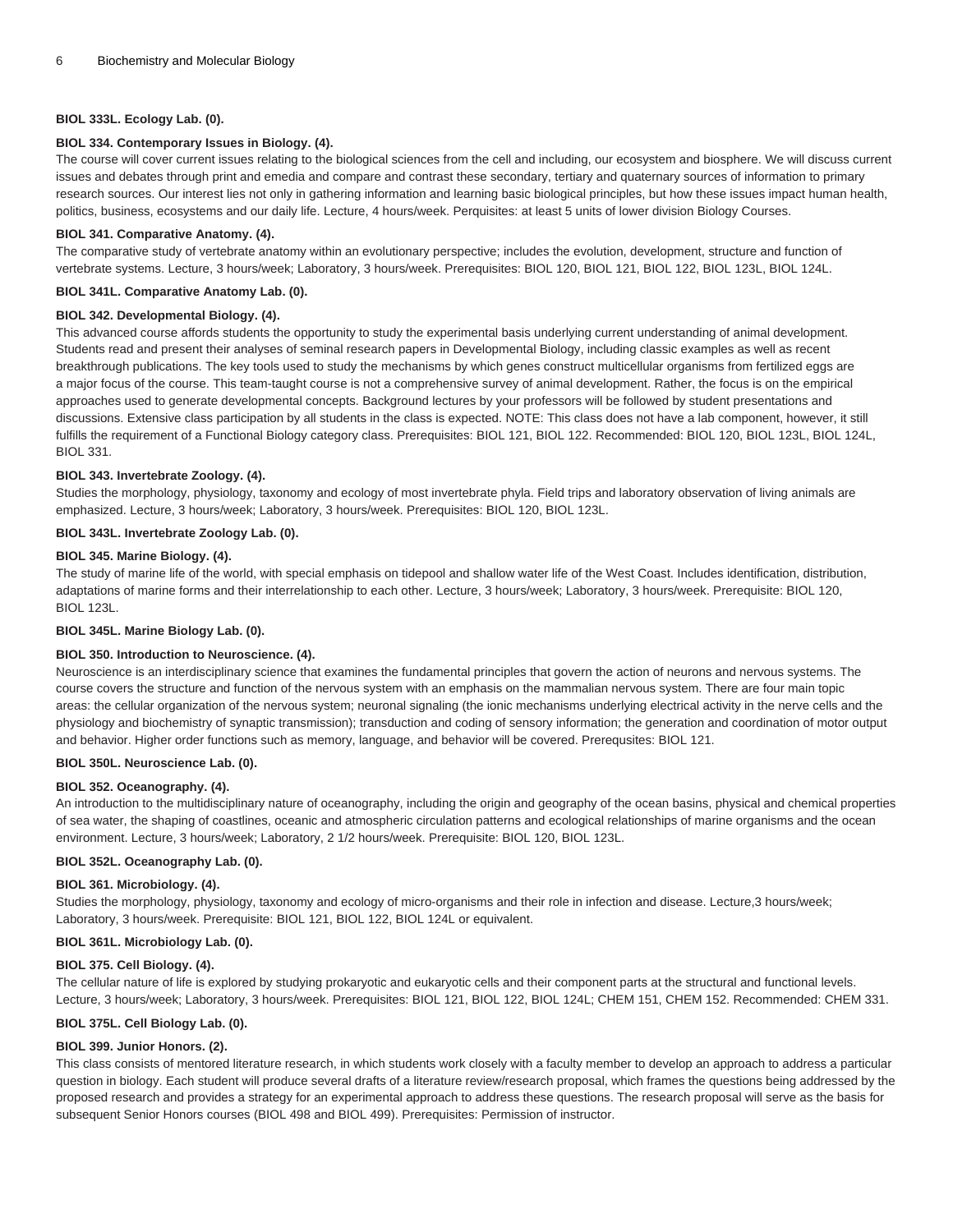#### **BIOL 400. Cancer Biology. (4).**

This course will cover basic concepts of Cancer Biology on a cellular and molecular level. Topics such as mutation, transformation, and the two-hit hypothesis will be integrated throughout the course, as well as the 10 hallmarks of cancer. Advances in modern molecular biology are consistently shaping our understanding of cancer cells and, as such, students will be required to read and analyze recent publications in the field. We will also be studying principles of cancer biology in the laboratory. Students will learn how to culture normal and transformed cell lines and recognize the differences between them. We will also be utilizing techniques in molecular biology to sequence putative cancer genes from cancer cells and identify mutations. It is expected that this is the first course in cancer or cell biology that students will have taken, however, a good understanding of cellular and molecular biology is a prerequisite.

#### **BIOL 400L. Cancer Biology Lab. (0).**

#### **BIOL 417. Animal Nutrition. (3).**

The study of animal nutrition integrates diverse areas of biology such as physiology, chemistry, and veterinary medicine. It also encompasses the intersection of these subjects with immediately relevant topics such as food safety and animal welfare. This course offers a foundation in nutrition science, and explores how it relates to the health of animal species in a variety of contexts (companion, livestock, exotic species). Prerequisite: Biol-121.

#### **BIOL 425. Biochemistry. (4).**

The structure and function of proteins is covered, along with the structure, function, and metabolism of carbohydrates, lipids, and amino acids. Regulation of proteins and metabolism is emphasized. Lecture, 3 hours; Laboratory, 3 hours/week. Prerequisites: [CHEM 331](/search/?P=CHEM%20331) and [CHEM 332](/search/?P=CHEM%20332). Recommended: [BIOL 122](/search/?P=BIOL%20122) and [BIOL 124L.](/search/?P=BIOL%20124L) (cross-listed with [CHEM 425\)](/search/?P=CHEM%20425).

#### **BIOL 425L. Biochemistry Lab. (0).**

Prerequisite: concurrent enrollment in [BIOL 425](/search/?P=BIOL%20425) / [CHEM 425.](/search/?P=CHEM%20425) (cross-listed with [CHEM 425L\)](/search/?P=CHEM%20425L).

#### **BIOL 426. Molecular Biology. (4).**

The biosynthesis of DNA, RNA, and protein is studied, with emphasis on the structure and regulation of genes. Chromatin structure, recombination, mutagenesis, and genomics are als covered. Lecture, 3 hours/week; Laboratory, 3 hours/week. Prerequisites: [BIOL 122](/search/?P=BIOL%20122) and [BIOL 124L](/search/?P=BIOL%20124L) or [BIOL 425](/search/?P=BIOL%20425) / [CHEM 425](/search/?P=CHEM%20425). Recommended: [CHEM 331](/search/?P=CHEM%20331).

#### **BIOL 426L. Molecular Biology Lab. (0).**

#### **BIOL 427. Genomics. (2).**

This course introduces students to genomics through participation in research projects, including sequence improvement of a genome and the annotation of genes in a genome. Various computer analyses will be used for these projects. Lab, 4 hours/week. Prerequisites: [BIOL 122](/search/?P=BIOL%20122) and [BIOL 124L](/search/?P=BIOL%20124L) or equivalent.

#### **BIOL 428. Virology. (4).**

The study of prokaryotic and eukaryotic viruses. The structure and function of viruses, including their genomes, replication, and assembly are explored. Also covered are transmission of viruses, virus-host interactions, vaccines and antiviral drugs. Lecture, 3 hours/week; Laboratory, 3 hours/week. Prerequisite: [BIOL 122](/search/?P=BIOL%20122) and [BIOL 124L.](/search/?P=BIOL%20124L)

#### **BIOL 428L. Virology Lab. (0).**

#### **BIOL 434. Medical Microbiology. (2).**

The host-parasite relationship with emphasis on bacteria and viruses, including mechanisms involved in disease production as well as host defenses. Prerequisites: [BIOL 121,](/search/?P=BIOL%20121) [BIOL 122](/search/?P=BIOL%20122), [BIOL 124L.](/search/?P=BIOL%20124L)

#### **BIOL 435. Emerging Infectious Diseases. (4).**

This course will provide a deep dive into significant emerging infectious diseases in humans. Emerging Infectious Diseases (EID) are defined by the CDC as new infections, known infections spreading to new geographic areas or populations, previously unrecognized infections, and/or old infections reemerging as a result of antimicrobial resistance. Through lecture, discussion, and in-class activities?, we will focus on factors that contribute to the rise or emergence of novel (new) infectious diseases, mechanisms of disease transmission, general and disease-specific molecular mechanisms of host immune response, diagnostic techniques, treatment plans and the epidemiology of disease control and prevention for disease.

#### **BIOL 437. Herpetology. (4).**

The lecture will emphasize the evolution, systematics, distribution, natural history, ecology, and behavior of amphibians and reptiles. In laboratory, identification, adaptations, morphology, behavior, natural history, and life history will be emphasized. The first half of the laboratory portion of the course will be spent exclusively on taxon and species identification with an emphasis on the herpetofauna of southern California. The second half of laboratory will be used to review identification and also to dicuss current research in herpetology. This course is predominantly a whole-organism zoology course. Lecture, 3 hours/week; Lab, 3 hours/week. Prerequisites: [BIOL 120,](/search/?P=BIOL%20120) [BIOL 311](/search/?P=BIOL%20311). Recommended: [BIOL 333](/search/?P=BIOL%20333).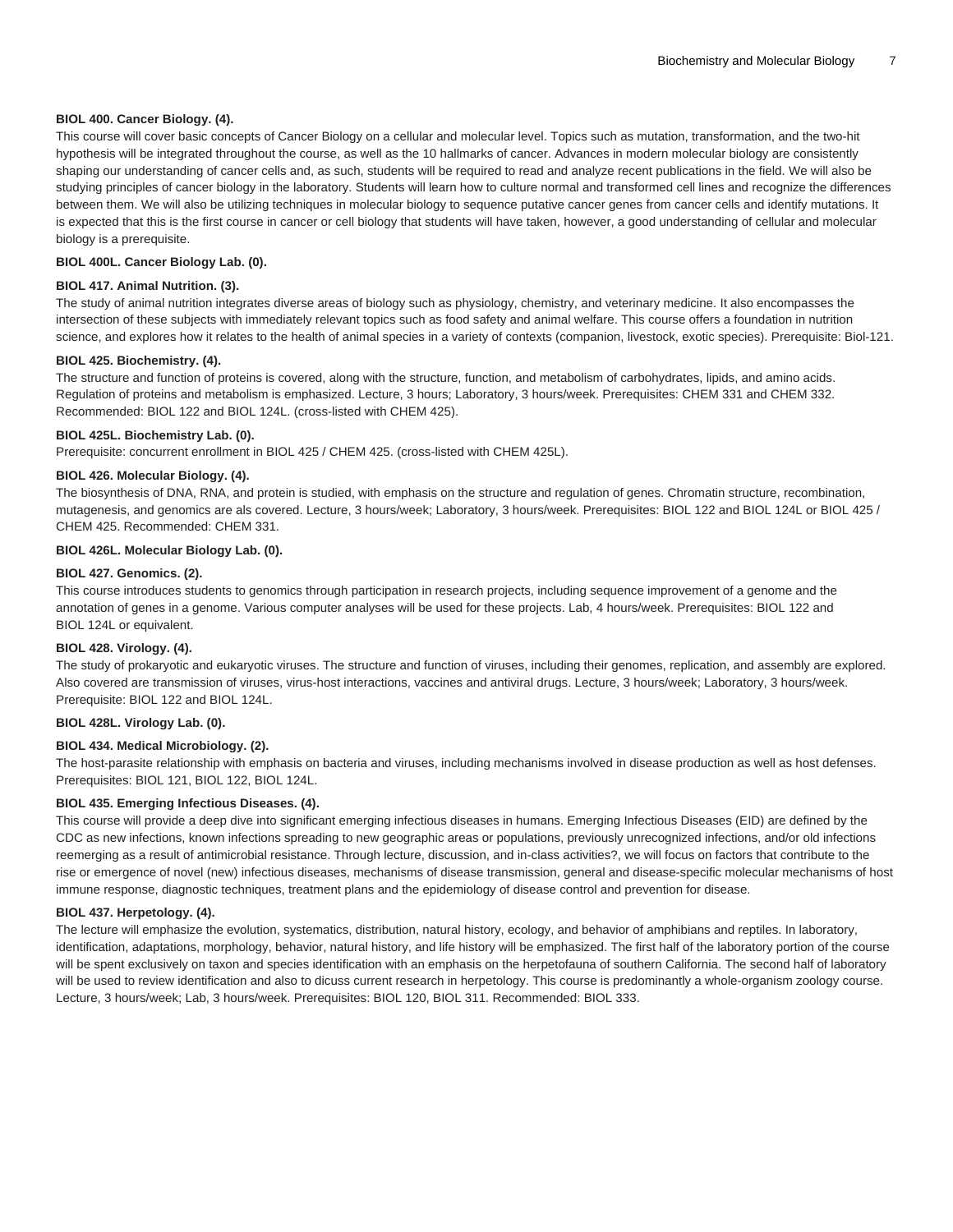#### **BIOL 437L. Herpetology Lab. (0).**

#### **BIOL 438. Immunology. (4).**

This course will cover the basic concepts of immunology on a cellular and molecular level. Concepts such as innate and acquired immune responses, humoral and cell-mediated responses will be integrated throughout the course. Advances in modern molecular immunology are consistently shaping our understanding of the immune system and, as such, students will be required to read and analyze recent publications in the field. We will also be studying principles of immunology in the laboratory. Students will discover how blood typing, white blood cell counts, pregnancy tests, allergy tests and immunity tests are all performed using concepts of immunology. It is expected that this is the first course in immunology that students will have taken, however, a good understanding of cellular and molecular biology is a prerequisite. Lecture, 3 hours/week; Lab, 3 hours/week. Prerequisites: [BIOL 121](/search/?P=BIOL%20121), [BIOL 124L](/search/?P=BIOL%20124L) and at least one course of the Cellular and Molecular Biology category.

#### **BIOL 438L. Immunology Lab. (0).**

#### **BIOL 440. Primate Ecology. (4).**

This is an upper-level course that explores concepts related to the behavior and ecology of primates. Topics covered include primate evolution, primate social systems, foraging strategies, primate life history, the role of primates in tropical communities and other topics such as infanticide, aggression, and primate sex and politics. Students also will be introduced to behavioral data collection techniques, using primates in captivity. Pre-requisites: [BIOL 120,](/search/?P=BIOL%20120) Biol-123L. Recommended: [BIOL 311.](/search/?P=BIOL%20311)

#### **BIOL 440L. Primate Ecology Lab. (0).**

#### **BIOL 450. Animal Behavior. (4).**

Why do animals behave the way they do? This course explores this question from a variety of angles, including mechanisms, development and evolution. Topics include foraging behavior, predator avoidance, learning and social behavior. In the laboratory portion of the course (which includes both lab and field components), we will emphasize how to address animal behavior questions by practicing skills such as study design and quantitative behavioral sampling methods.

#### **BIOL 450L. Animal Behavior Lab. (0).**

## **BIOL 461. Vertebrate Physiology. (4).**

A study of fundamental physiological processes of vertebrate tissues organs and systems. Lecture, 3 hours/week; Laboratory, 3 hours/week. Prerequisites: [BIOL 121,](/search/?P=BIOL%20121) [BIOL 123L](/search/?P=BIOL%20123L) or BIOL-124L, and [CHEM 151](/search/?P=CHEM%20151).

#### **BIOL 461L. Vertebrate Physiology Lab. (0).**

#### **BIOL 463. Scientific Literature. (3).**

An introduction to scientific literature. In this three-unit seminar course, students read scientific papers and analyze the works of other scientists. Prerequisites: [BIOL 120,](/search/?P=BIOL%20120) [BIOL 121](/search/?P=BIOL%20121), [BIOL 122](/search/?P=BIOL%20122), [BIOL 123L](/search/?P=BIOL%20123L), [BIOL 124L,](/search/?P=BIOL%20124L) senior standing. This is a writing intensive course and satisfied the writing intensive requirement.

#### **BIOL 482. Selected Topics. (2-4).**

**BIOL 482C. ST: Select Topic (core). (1-4).**

Select Topic approved to satisfy core.

**BIOL 482L. Selected Topics Lab. (0).**

**BIOL 490. Independent Study. (1-4).**

**BIOL 492. Internship. (1-4).**

**BIOL 496. Directed Research. (1-3).**

#### **BIOL 498. Senior Honors I - Capstone. (3).**

The class will consist of continuing faculty-mentored research through experimental or observational studies. Students are required to keep an accurate account of their experiments/studies and to meet with their research mentors on a regular basis. A grade will be determined by the student's research mentor, based on effort and quality of research. Prerequisite: [BIOL 399](/search/?P=BIOL%20399).

#### **BIOL 499. Senior Honors II - Capstone. (3).**

This class consists of continuing faculty-mentored research through experimental or observational studies. Students are required to keep an accurate account of their experimentals/studies and to meet with their research mentors on a regular basis. A thesis, written in proper scientific format, is required. The thesis and a public presentation of the Honors research will be graded by the research mentor and one additional faculty member. Prerequisite: [BIOL 399,](/search/?P=BIOL%20399) [BIOL 498](/search/?P=BIOL%20498).

# **Chemistry Courses**

# **Lower Division**

#### **CHEM 111. Chemistry and the Environment. (4).**

Explores the interface between chemistry and the world we live in, with particular emphasis on environmental issues such as pollution, energy depletion and global warming. The chemical principles required to understand these topics are introduced on an as-needed basis. This course is primarily intended for non-science majors and cannot be used for credit toward a chemistry degree. Lecture, 3 hours/week; Laboratory, 3 hours/week.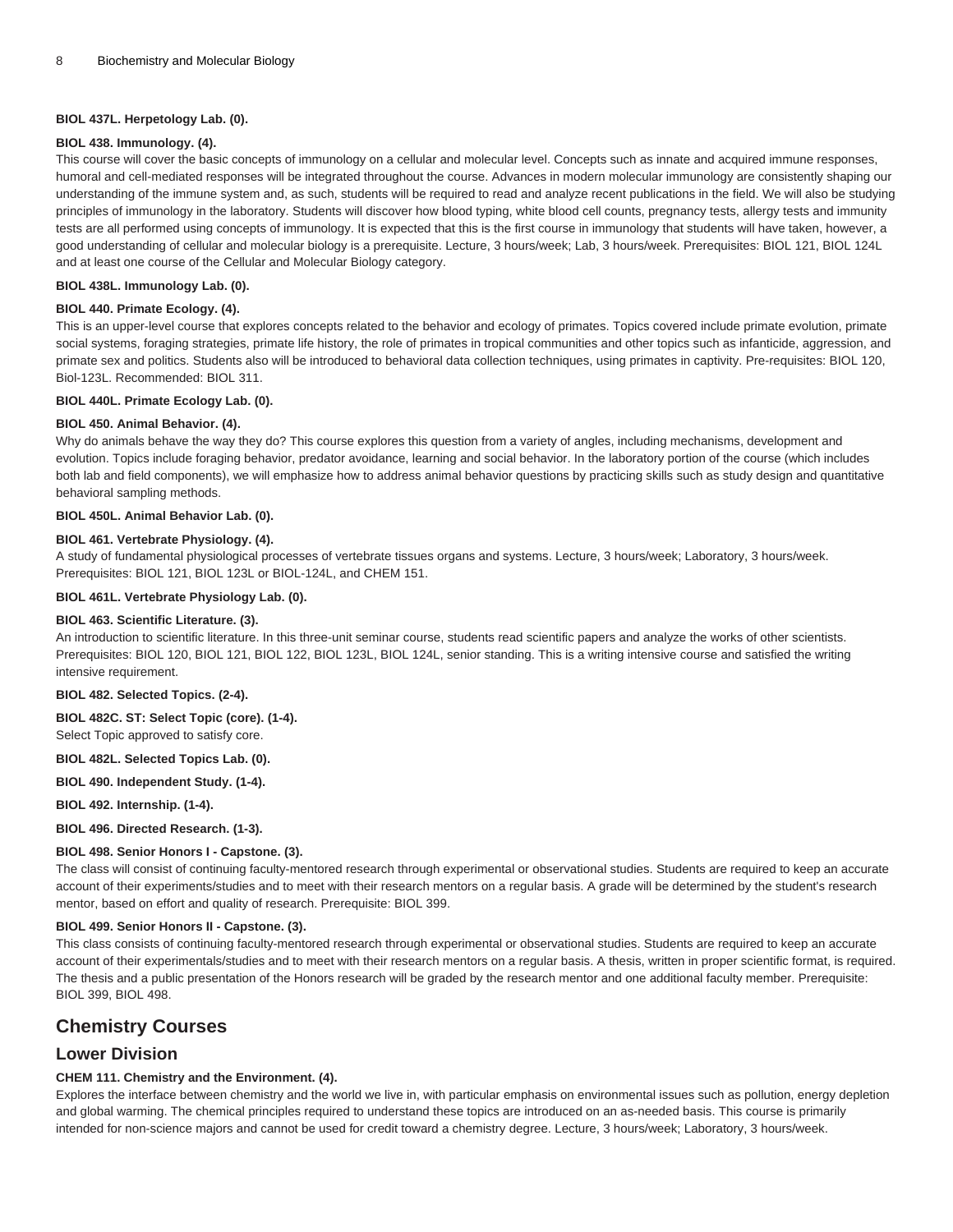### **CHEM 111L. Chemistry and the Environment Lab. (0).**

#### **CHEM 151. General Chemistry. (4).**

Covers the fundamental theories, principles and laws of chemistry, plus the properties of elements and compounds. Prerequisites: high school chemistry and a math SAT score of 540 or better or completion of [MATH 110.](/search/?P=MATH%20110) Corequisite in Chemistry 151L.

#### **CHEM 151L. General Chemistry Lab. (1).**

Covers the laboratory techniques and apparatuses of chemistry, plus the illustrations of quantitative relationships in chemistry. Includes a systematic course in theory and techniques of inorganic qualitative analysis. Corequisite: [CHEM 151.](/search/?P=CHEM%20151)

#### **CHEM 151S. Supplemental Inst: CHEM 151. (0).**

This is the Supplemental Instruction Blackboard Platform attached to [CHEM 151](/search/?P=CHEM%20151). As a student enrolled in this section, you are automatically enrolled in the attached Supplemental Instruction Blackboard Platform. Supplemental Instruction (SI) is an academic support program designed to improve student success in challenging foundation courses. SI is a well-researched program that has been shown to improve students' letter grades by a half to a full grade, with consistent participation. With the SI model, a SI Leader (a student who has successfully completed the course with a B+ or better in the past, and who has an overall GPA of 3.0 or higher) is embedded into the course, at0tending all course meetings. The SI Leader then facilitates the scheduling and running of group SI study sessions throughout the week. There will typically be three one hour SI Sessions or two 90 minute SI Sessions per week. The SI Blackboard Platform is hosted by your SI Leader, who will utilize it to take confidential attendance at SI Sessions, to make general announcements to the class members, and to share helpful resources and study materials for SI Sessions. Participation in the SI study sessions is completely optional and always free, and you may come to as many or as few sessions as you would like over the semester. Your course professor does not receive any information about attendance, so you can be certain that you0r participation will be kept confidential.

#### **CHEM 152. General Chemistry II. (4).**

Covers the fundamental theories, principles and laws of chemistry, plus the properties of elements and compounds. Prerequisites: [CHEM 151:](/search/?P=CHEM%20151) high school chemistry and a math SAT score of 510 or better or completion of [MATH 110](/search/?P=MATH%20110). Corequisite: [CHEM 152L.](/search/?P=CHEM%20152L)

#### **CHEM 152L. General Chemistry II Lab. (1).**

Covers the laboratory techniques and apparatuses of chemistry, plus the illustrations of quantitative relationships in chemistry. Includes a systematic course in theory and techniques of inorganic qualitative analysis. Corequisite: [CHEM 152.](/search/?P=CHEM%20152)

#### **CHEM 152S. Supplemental Instr: Chem 152S. (0).**

This is the Supplemental Instruction Blackboard Platform attached to [CHEM 152](/search/?P=CHEM%20152). As a student enrolled in this section, you are automatically enrolled in the attached Supplemental Instruction Blackboard Platform. Supplemental Instruction (SI) is an academic support program designed to improve student success in challenging foundation courses. SI is a well-researched program that has been shown to improve students' letter grades by a half to a full grade, with consistent participation. With the SI model, a SI Leader (a student who has successfully completed the course with a B+ or better in the past, and who has an overall GPA of 3.0 or higher) is embedded into the course, attending all course meetings. The SI Leader then facilitates the scheduling and running of group SI study sessions throughout the week. There will typically be three one hour SI Sessions or two 90 minute SI Sessions per week. The SI Blackboard Platform is hosted by your SI Leader, who will utilize it to take confidential attendance at SI Sessions, to make general announcements to the class members, and to share helpful resources and study materials for SI Sessions. Participation in the SI study sessions is completely optional and always free, and you may come to as many or as few sessions as you would like over the semester. Your course professor does not receive any information about attendance, so you can be certain that your participation will be kept confidential.

# **CHEM 282C. ST: Select Topic (core). (1-4).**

Select Topic approved for core requirement.

# **Upper Division**

#### **CHEM 301. Environmental Chemistry. (4).**

In this course, principles of chemistry will be applied to environmental problems including water, air and soil chemistry and toxicology. Lecture, 3 hours/ week; Lab, 3 hours/week. Prerequisite: Chem 201.

#### **CHEM 305. Quantitative Analysis. (4).**

Covers the principles and techniques of gravimetric and volumetric analysis. Lecture, 3 hours/week; Laboratory, 3 hours/week.

#### **CHEM 305L. Quantitative Analysis Lab. (0).**

#### **CHEM 306. Chemical Instrumentation. (4).**

Covers the theories and application of instrumentation in chemistry. Lecture, 2 hours/week; Laboratory, 6 hours/week. Prerequisite: [CHEM 305.](/search/?P=CHEM%20305)

#### **CHEM 306L. Chemical Instrumentation Lab. (0).**

#### **CHEM 331. Organic Chemistry. (4).**

Covers the structure, nomenclature, reactions and synthesis of organic compounds, plus the theory and mechanism of organic reactions. Lecture, 4 hours/week.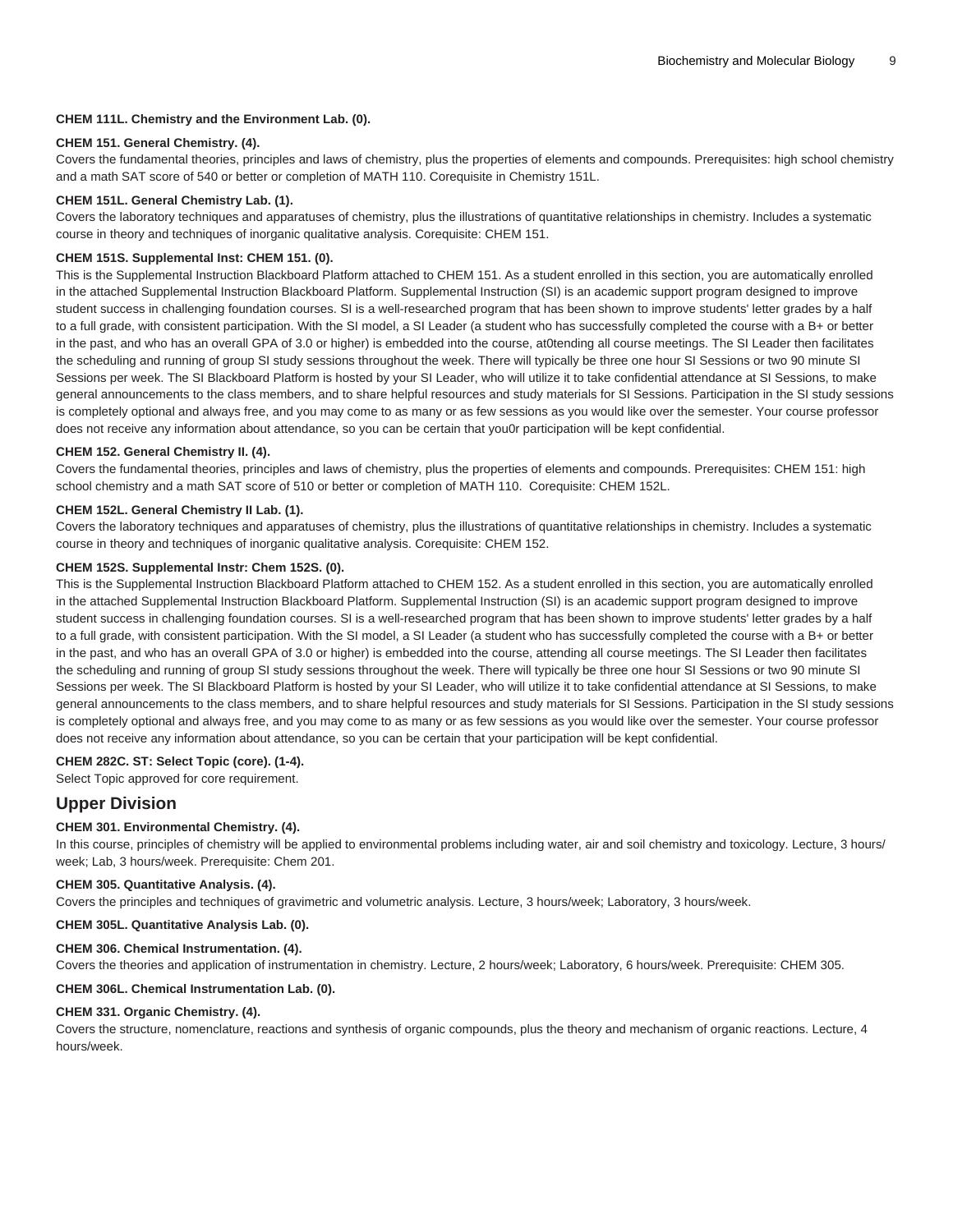#### **CHEM 331S. Supplemental Inst: Chem 331. (0).**

This is the Supplemental Instruction Blackboard Platform attached to [CHEM 331](/search/?P=CHEM%20331). As a student enrolled in this section, you are automatically enrolled in the attached Supplemental Instruction Blackboard Platform. Supplemental Instruction (SI) is an academic support program designed to improve student success in challenging foundation courses. SI is a well-researched program that has been shown to improve students' letter grades by a half to a full grade, with consistent participation. With the SI model, a SI Leader (a student who has successfully completed the course with a B+ or better in the past, and who has an overall GPA of 3.0 or higher) is embedded into the course, attending all course meetings. The SI Leader then facilitates the scheduling and running of group SI study sessions throughout the week. There will typically be three one hour SI Sessions or two 90 minute SI Sessions per week. The SI Blackboard Platform is hosted by your SI Leader, who will utilize it to take confidential attendance at SI Sessions, to make general announcements to the class members, and to share helpful resources and study materials for SI Sessions. Participation in the SI study sessions is completely optional and always free, and you may come to as many or as few sessions as you would like over the semester. Your course professor does not receive any information about attendance, so you can be certain that your participation will be kept confidential.

#### **CHEM 332. Organic Chemistry II. (4).**

Covers the structure, nomenclature, reactions and synthesis of organic compounds, plus the theory and mechanism of organic reactions. Lecture, 4 hours/week. Prerequisite [CHEM 331](/search/?P=CHEM%20331).

#### **CHEM 332S. Supplemental Instr: Chem-332s. (0).**

This is the Supplemental Instruction Blackboard Platform attached to [CHEM 332](/search/?P=CHEM%20332). As a student enrolled in this section, you are automatically enrolled in the attached Supplemental Instruction Blackboard Platform. Supplemental Instruction (SI) is an academic support program designed to improve student success in challenging foundation courses. SI is a well-researched program that has been shown to improve students' letter grades by a half to a full grade, with consistent participation. With the SI model, a SI Leader (a student who has successfully completed the course with a B+ or better in the past, and who has an overall GPA of 3.0 or higher) is embedded into the course, attending all course meetings. The SI Leader then facilitates the scheduling and running of group SI study sessions throughout the week. There will typically be three one hour SI Sessions or two 90 minute SI Sessions per week. The SI Blackboard Platform is hosted by your SI Leader, who will utilize it to take confidential attendance at SI Sessions, to make general announcements to the class members, and to share helpful resources and study materials for SI Sessions. Participation in the SI study sessions is completely optional and always free, and you may come to as many or as few sessions as you would like over the semester. Your course professor does not receive any information about attendance, so you can be certain that your participation will be kept confidential.

#### **CHEM 341. Organic Chemistry Lab. (1).**

Laboratory work in isolation, characterization and synthesis of organic compounds. Laboratory, 3 hours/week. Corequisite: [CHEM 331.](/search/?P=CHEM%20331)

## **CHEM 342. Organic Chemistry II Lab. (1).**

Laboratory work in isolation, characterization and synthesis of organic compounds. Laboratory, 3 hours/week. Corequisite: [CHEM 332.](/search/?P=CHEM%20332)

#### **CHEM 405. Physical Chemistry. (4).**

The study of kinetic theory, structure of condensed phases, thermodynamics, equilibria, electrochemistry, quantum chemistry and chemical kinetics. Lecture, 3 hours/week; Laboratory, 3 hours/week. Prerequisites: one year each of calculus and physics or consent of instructor.

#### **CHEM 405L. Physical Chemistry Lab. (0).**

#### **CHEM 406. Physical Chemistry. (4).**

The study of kinetic theory, structure of condensed phases, thermodynamics, equilibria, electrochemistry, quantum chemistry and chemical kinetics. Lecture, 3 hours/week; Laboratory, 3 hours/week. Prerequisites: one year each of calculus and physics or consent of instructor.

#### **CHEM 406L. Physical Chemistry Lab. (0).**

#### **CHEM 411. Advanced Inorganic Chemistry. (3).**

The advanced treatment of special topics in inorganic chemistry, including atomic structure, classification of elements and inorganic reactions in aqueous and non-aqueous solutions. Lecture, 3 hours/week. Prerequisite: consent of instructor. (on demand).

#### **CHEM 412. Advanced Organic Chemistry. (3).**

Further study in organic chemistry, emphasizing synthesis, reaction mechanisms and stereoisomerism. Lecture, 3 hours/week. Prerequisite: [CHEM 332](/search/?P=CHEM%20332) or consent of instructor. (on demand).

#### **CHEM 425. Biochemistry. (4).**

The structure and function of proteins is covered, along with the structure, function, and metabolism of carbohydrates, lipids, and amino acids. Regulation of proteins and metabolism is emphasized. Lecture, 3 hours; Laboratory, 3 hours/week. Prerequisites: [CHEM 331](/search/?P=CHEM%20331) and [CHEM 332](/search/?P=CHEM%20332). Recommended: [BIOL 122](/search/?P=BIOL%20122) and [BIOL 124L.](/search/?P=BIOL%20124L) (cross-listed with [BIOL 425\)](/search/?P=BIOL%20425).

#### **CHEM 425L. Biochemistry Lab. (0).**

Prerequisite: Concurrent enrollment in [BIOL 425](/search/?P=BIOL%20425) / [CHEM 425.](/search/?P=CHEM%20425) (cross-listed with [BIOL 425L](/search/?P=BIOL%20425L)).

**CHEM 482. Selected Topics. (1-4).**

#### **CHEM 482C. ST: Select Topic (CORE). (1-4).**

Select Topic approved for core.

#### **CHEM 485. Capstone Seminar. (2).**

Introduces students to the skills and practices required of professional scientists. Students will gain experience with conducting literature searches, conducting and presenting scientific work, reviewing the work of others and writing research proposals. Prerequisite: senior standing.